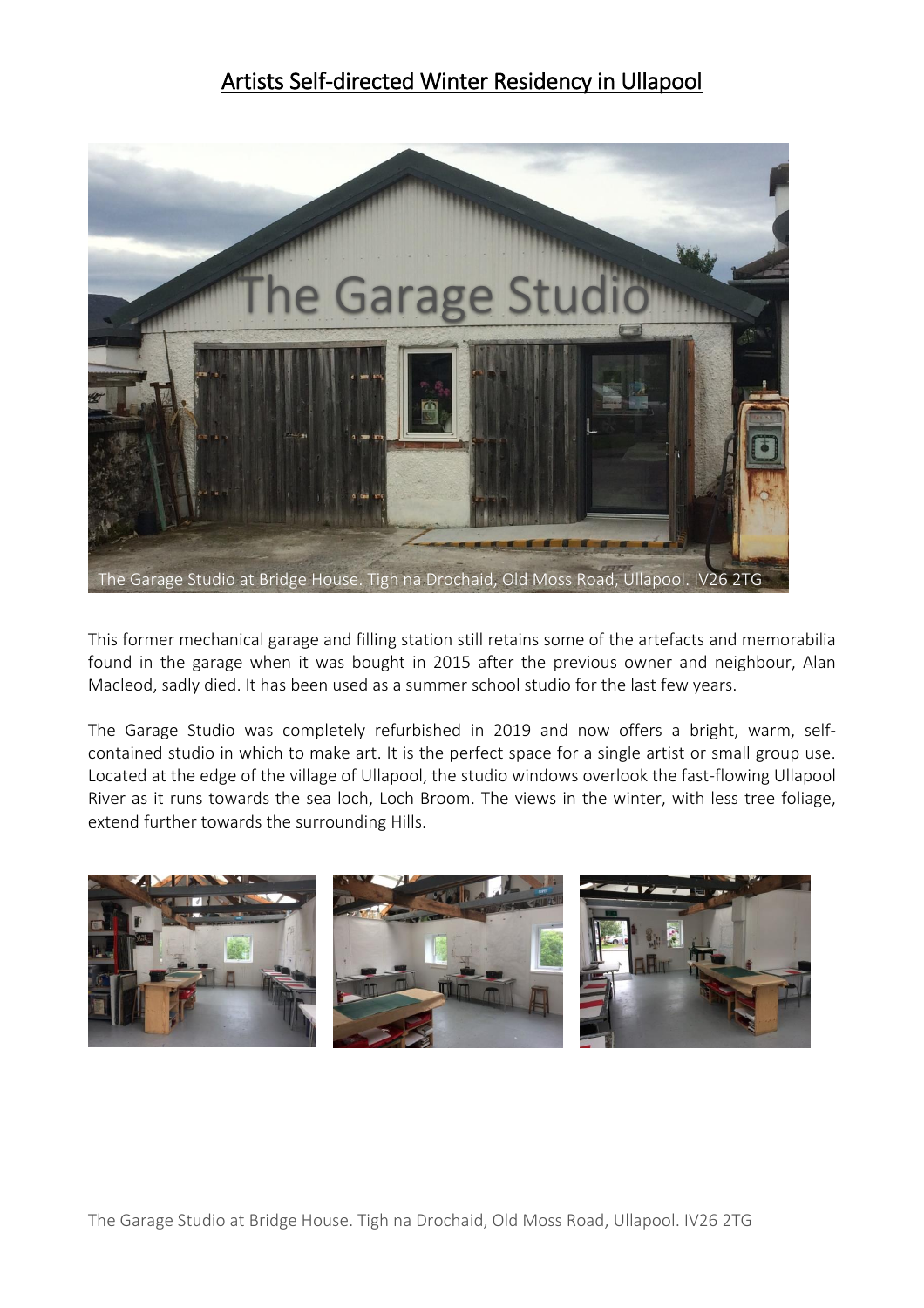

The studio is available to rent for self-directed residencies during the winter:

- Rental period: minimum 1 week up to a maximum 6 weeks.
- Available: 1st November 2019 23rd February 2020 (excluding 22 Dec '19 5th Jan '20).
- Entry: Arrival, Sunday 4 6 pm. Departure, Friday by 6pm. Other times by arrangement.
- Accommodates: 1 4 artists (single occupancy or a group of artists to share the facility).
- Facilities: toilet, sink, heating, pinboard walls, track lighting, tables & chairs. Kettle & cups.
- A4 bed table printing press.
- Parking (2 cars).
- Rent to be paid in advance via BACS:
- Charges:

| • Single artist occupancy | $=$ £120 pw + * electricity |
|---------------------------|-----------------------------|
| $\cdot$ 2 Artists         | $=$ £200 pw + * electricity |
| $\cdot$ 3 – 4 Artists     | $=$ £300 pw + *electricity  |

\*Electricity meter will be read on entry and exit, cost calculated @ ……………. per unit used.

There is no living accommodation in the studio. Ample accommodation can be found within the village, often at more favourable rates than those of the summer. A list of accommodation providers can be supplied.

Please direct enquiries and application to:

Eleanor K White Email: [ekwbhart@gmail.com](mailto:ekwbhart@gmail.com) +44 (0)1854 612281